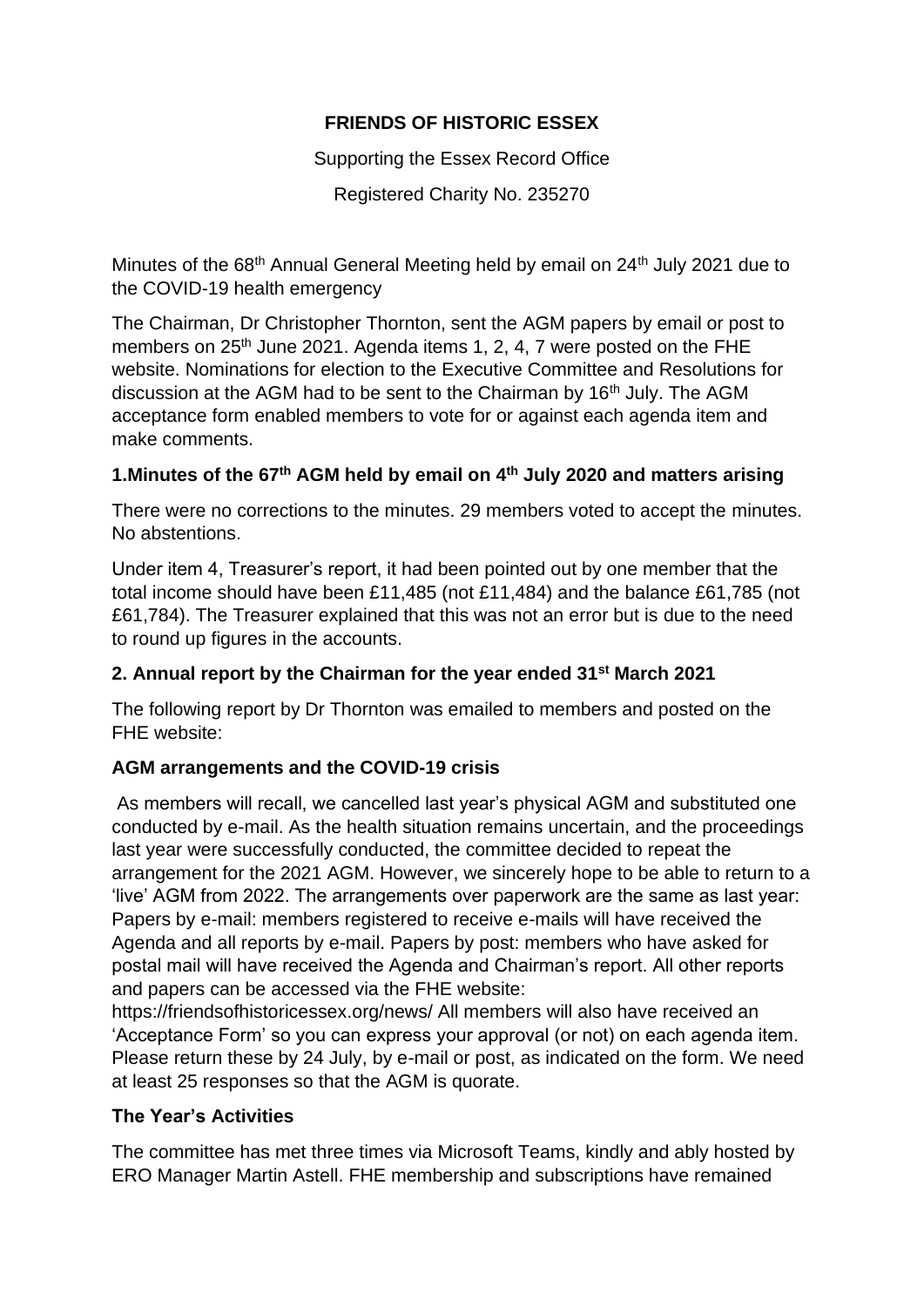stable at about 170 individual members and 40 institutions and councils. As a result, FHE has a stable financial situation, also aided by slightly reduced expenditure arising from the changed AGM arrangements and lack of events at the ERO. We have continued to make grants for the acquisition of documents whenever asked, but no external grants were requested or made during the year. As soon as it proves practical to plan for an event at the ERO the committee will consider doing so. Our newsletter was sent to members in the Autumn of 2020, and that for Spring 2021 has been issued to accompany this year's AGM papers. We are still experimenting with the newsletter format and the printing arrangements, and I would like to thank Neil Wiffen for taking on the newsletter layout and production. Short articles or reviews of books by members would be most welcome, especially on topics or projects that involve ERO sources or facilities.

## **Essex Journal**

FHE was one of the supporting partners behind *Essex Journal*, publication of which has now been transferred to the Essex Society for Archaeology and History. At the winding-up of the EJ committee in December 2020, the remaining balance was shared between supporting institutions, with FHE receiving £2,000 for which the committee is most grateful. It has been placed in a ring-fenced fund for important document acquisitions.

## **University of Essex placements 2020 and 2021**

The FHE-supported internship for an Essex University student at the ERO for 2020 was held by Grace Benham who worked on a collection (deposited at the ERO in 2018) of oral history interviews about the establishment of women's refuges in London and the East of England. We congratulate her on her successful research, described in the Spring 2021 newsletter and at www.essexrecordofficeblog.co.uk (posted 28 August 2020). For 2021 the FHE Committee agreed, exceptionally for this year only, to support two student placements, and Aaron Archer and Adam Campbell-Drew were appointed. One is exploring letters sent to the early 19thcentury MP James Brogden, and the other is working on 18th-century Poor Law records from Colchester parishes. We look forward to reading about their findings in due course on the ERO blog and in the FHE newsletter.

#### **Supporting the acquisition of documents**

The FHE Committee has continued to work with Richard Anderson, now ERO Archives and Collections Lead, Chris Lambert and other ERO archivists on the identification and acquisition of documents for the ERO archive. Although we have made rather fewer purchases than 'normal' this year, there is again a wide variety. Several items were bought at London auctions, notably the ledger of an ecclesiastical builder, William Parmenter, a joint purchase with the Essex Society for Archaeology and History. The ledger enhances the ERO's existing collection of Parmenter business records. Items that we successfully acquired are listed below. More detailed catalogue entries are available on SEAX, as shown below in parentheses. An article concerning item (e) appears in the Spring 2021 FHE newsletter.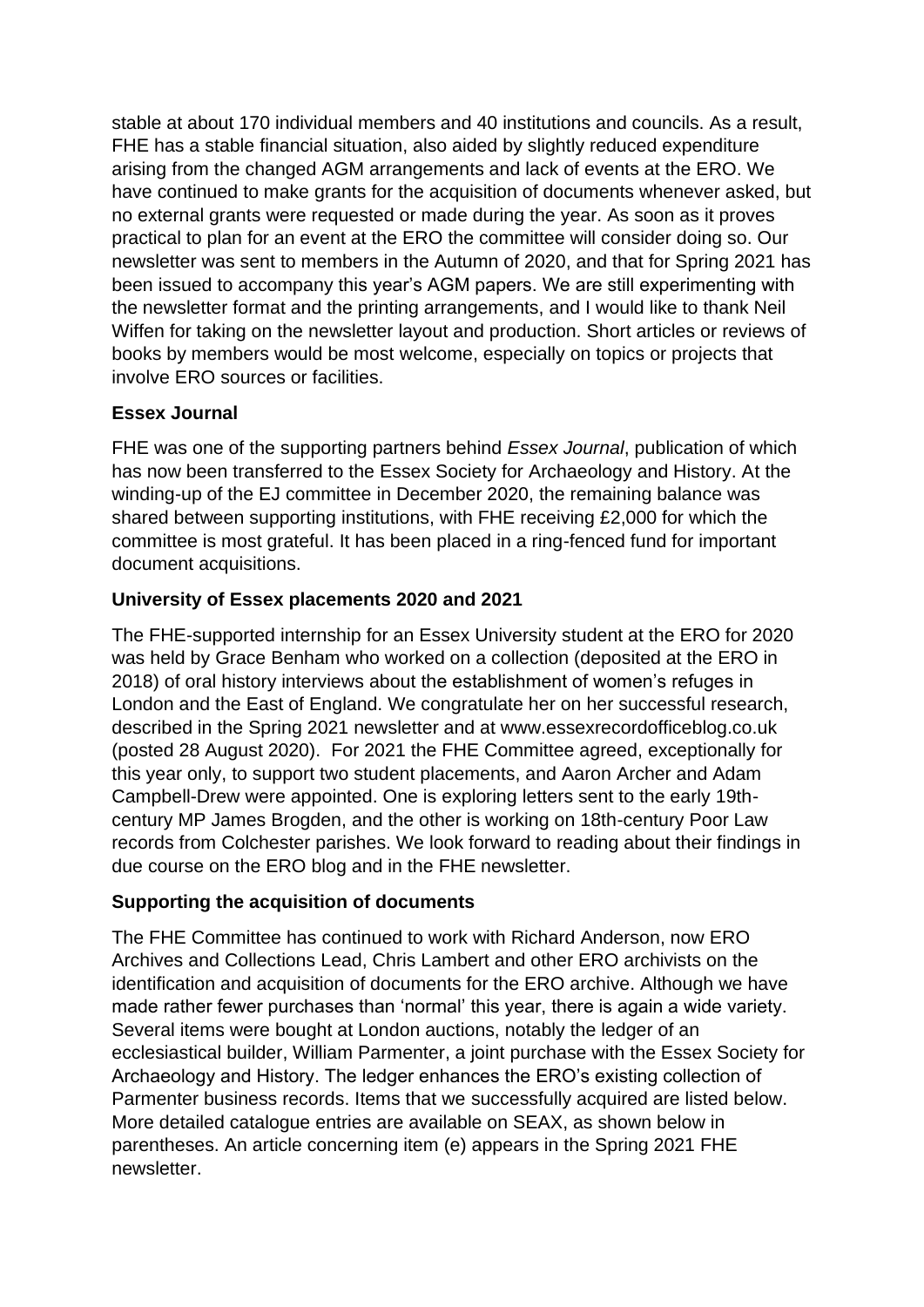(a) Deed of release of the Green Dragon, Saffron Walden 1786 (ERO A15374). (b) WW1 nurse's autograph album belonging to Nurse Phyllis Keeling, Earls VAD Red Cross Earls Colne Hospital, 1917-1918 (ERO A15391). (c) Dedham War Work Rooms Minute Book, 1939-1946 (ERO reference A15340). (d) Manor of Dunmow late the Priory Court Book, 1847 (ERO reference A15356). (e) Ledger of William Parmenter, ecclesiastical builder of Braintree and Bocking, 1852- 1873 (ERO catalogue reference D/F 88/4). (f) Edwardian diary of Miss Deeks of Sparrows Farm, Halstead Road, Sible Hedingham, detailing day to day life, travel to London, and family matters, 1902-1904 (ERO reference A15333). (g) Bound volume of newspapers, *The Buckhurst Hill Independent* and *Essex County Record*, 1933 (ERO reference A15339).

## **Committee membership**

We are pleased to propose at the AGM two regular users of the ERO Searchroom, Julie Miller and Simon Coxall, for membership of the FHE Committee. Julie is a historian and a PhD student at the University of Essex. She was an FHE-sponsored intern at the ERO in 2019 and spoke about her research on the journal of the Quaker John Farmer at the 2019 AGM. Simon is an archaeologist and landscape historian who recently published an article on the fascinating Clavering place-name Quamstowe in the Spring 2021 edition of *Essex Journal*. We look forward to working with both Julie and Simon in the future. I would also like to take this opportunity to thank all the members of the committee for their continuing commitment and hard work for the charity".

#### **3. Appointment of Examiner for year ended 31st March 2022**

Proposed by the committee: Geraldine Willden

This appointment was agreed unanimously.

#### **4. Financial report and statement for the year ended 31st March 2021**

The Treasurer's financial report and the examined accounts were emailed to members and posted on the website.

"For the financial year ended 31st March 2021, FHE reported a surplus of £2,638, compared to £1,725 for the previous year.

#### **Income and Expenditure report**

Income has reduced from £6,236 to £5,935.

We received a generous donation of £2,000 from the *Essex Journal*, when the publication of the journal was transferred to ESAH. This is being ringfenced for future document purchases.

Subscription income was £2,254 and other donations £699. Due to the pandemic, there were no events or other fundraising opportunities during the year. Last year these contributed £909. Income from publications and other sales at events and the Essex Record Office was also nil (last year £615). The limited receipts while ERO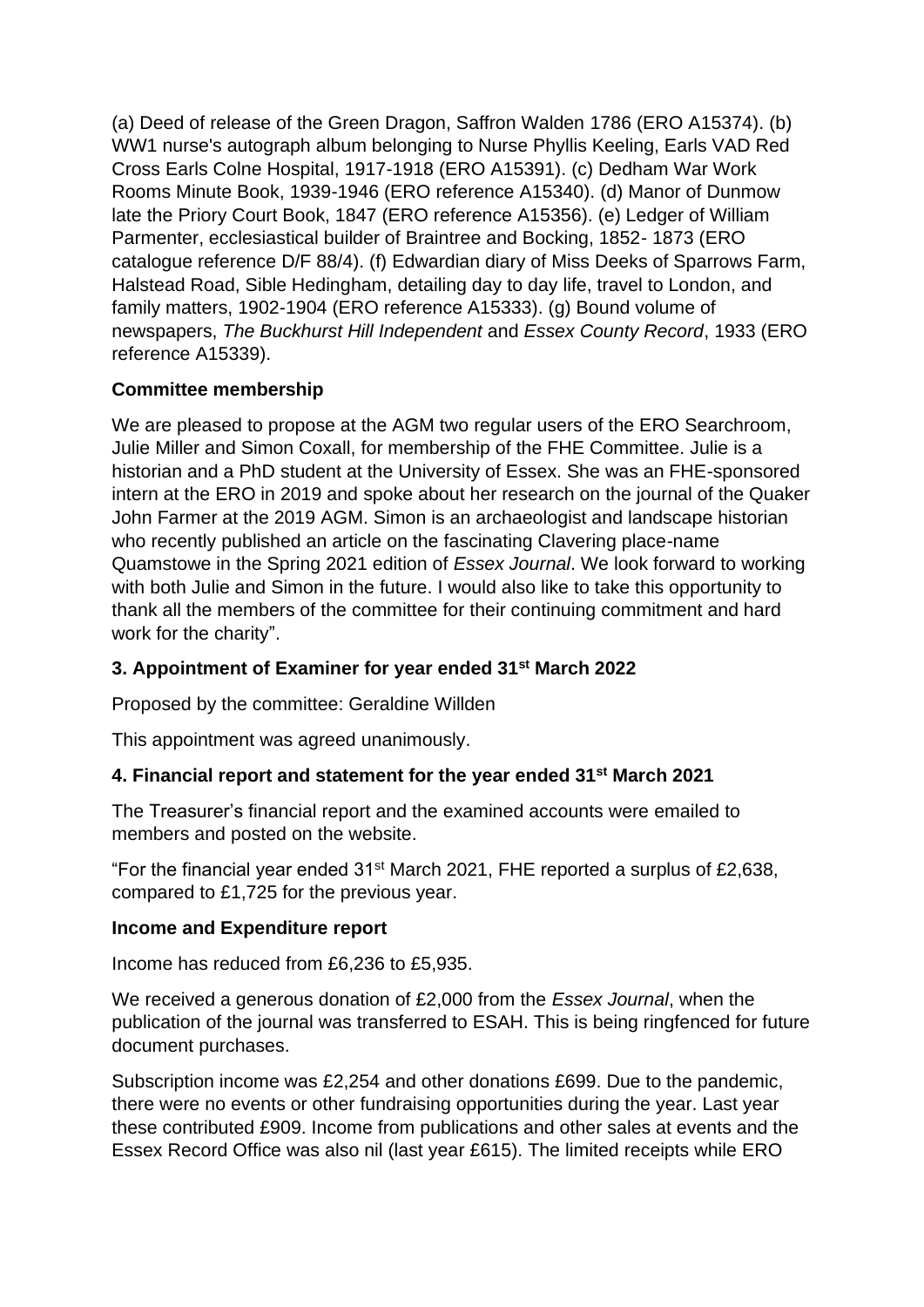was open will be reported in the next financial year. Finally we received gift aid of £439 on subscriptions and donations made in the year to March 2020.

Expenditure has reduced from £4,511 to £3,297.

The main expenditure items were £1,718 on document purchases, £750 to support a University of Essex placement at the ERO, and £489 newsletter costs. The cost of the paper AGM was £134, compared to £773 last year for the AGM and other events. In prior years we have supported the *Essex Journal* through advertising at a cost of £300, but this is no longer necessary following the transfer to ESAH management.

#### **Balance sheet**

At 31<sup>st</sup> March 2021, FHE held £22,000 in National Savings income bonds earning 0.01%, £25,679 in a one-year fixed rate deposit with Shawbrook Bank (through CAF) earning 1.4% until July, and £17,254 in current accounts and cash. Total reserves were £64,422".

The financial report and accounts were accepted by 28 members.

## **5. Election of Honorary Officers under Rule 4 of the Constitution**

Proposed for re-election: C. Thornton (Chairman); K. Crowe (Vice-Chairman); R. Earnshaw (Hon. Treasurer); J. Butler (Hon. Secretary); J. Gooch (Hon. Memb. Sec.)

All were re-elected unanimously.

#### **6. Appointment of Executive Committee under Rule 5 of the Constitution**

Proposed for re-election: A. Rowlands; S. O'Dell; J. Bedford; N. Wiffen

All were re-elected unanimously.

Proposed for election: Julie Miller; Simon Coxall

Both were elected unanimously.

#### **7. Statement by the Essex Record Office Manager**

The following report by Martin Astell was posted on the FHE website:

"Temporary closure of ERO building due to COVID-19: Since last year's AGM, when the ERO was in full lockdown, we have reopened, closed again and then reopened once more. During the second lockdown, the certificates service continued to operate although we had to suspend the Reprographics Service and Search Service. Email enquiries have been answered throughout the period. Indeed, in some months we saw unprecedented numbers of enquiries and very high numbers of certificates ordered. Essex Archives Online has remained available throughout. The ERO is fully open to the public, including the Conference Centre and wedding venue, but still with limits on capacity to maintain social distancing. We have been advised that quarantining of documents is no longer considered necessary.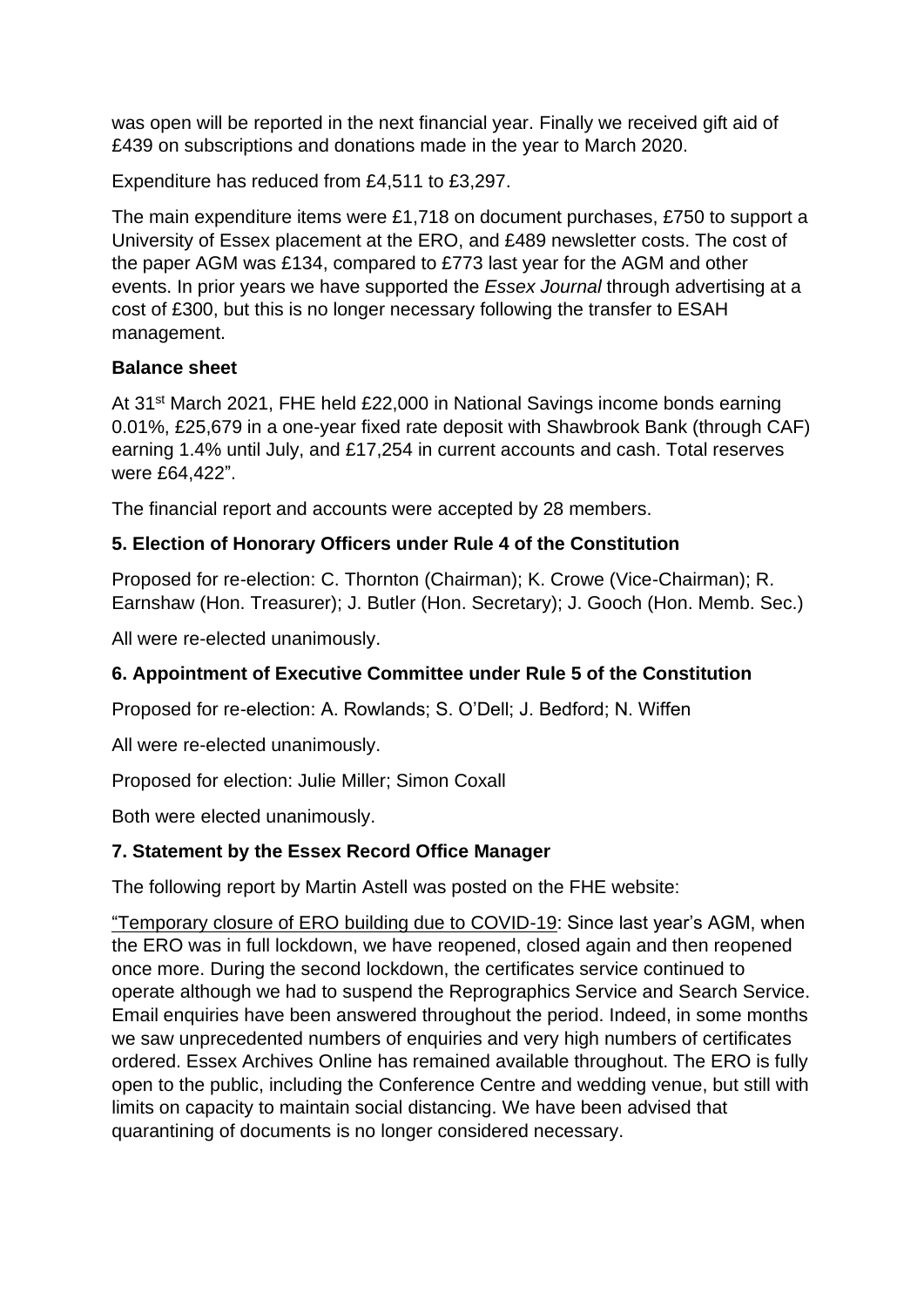Talks and events: Unfortunately, we have been unable to offer any talks and events for over a year. However, we are cautiously approaching the possibility of running some 'ERO Presents' talks in the autumn.

University of Essex History M.A. Placements: For this year only, the Friends are generously supporting two placements rather than one. The two students – Aaron Archer and Adam Campbell-Drew – started in the week beginning 10 May. One is exploring letters sent to the early 19th century MP James Brogden, and the other is working on 18th century Poor Law records from Colchester parishes.

Marriage Registers: New legislation came into force in May 2021 modernising the system of marriage registration from a hard-copy marriage register to an electronic system of registering marriages. This means that all existing marriage registers – both civil registration copies and church copies – are required to be closed. As a result, huge numbers of registers have been taken in over the past few weeks. This process started in the last week of May. By the end of June, over 400 of the 670 wedding venues in Essex (churches and approved premises) had brought in registers to be closed and stored at ERO. More than 640 Registration Service copies of the registers had been deposited and 226 'archive' copies of registers had been accessioned and catalogued: 130 from nonconformist churches and congregations and 96 from Church of England parishes. This is an enormous task for the Archivists and the Archive Assistants and is a great example of our successful partnership working with the Essex Registration Service.

Decarbonisation: With the roof surfaces having been replaced in most parts of the building, work has been undertaken to install an impressive array of photo-voltaic cells (solar panels). At the time of writing the system is not yet operational but, when complete, it should have a total capacity of around 118kWh. This is one of a number of decarbonisation projects which will be implemented at the ERO building over the next few months to include air source heat pumps for heating and LED lighting throughout the building.

Library cataloguing: The mammoth task of adding the ERO's reference library collections to Seax/Essex Archives Online has continued this year. Having completed the cataloguing of the volumes previously (with support from our team of volunteers), the pamphlets are now being tackled. All of the pamphlets relating to particular places – of which there are around 6,000 – have now been added (ref: LIB/E/) and the work to add the numbered boxes is under way. In addition, most of the periodicals in the Searchroom now appear on Seax, as do the parish magazines. These have been catalogued as LIB/PER 1-3.

Communicating Connections: sharing the heritage of the Marconi Company's wireless world: 30 oral history interviews have been recorded with former employees and others connected to the Marconi Company and, so far, over 13,000 photographs from the Marconi Photographic Archive have been digitised. The project team are now using this material to develop exhibitions to be displayed in Chelmsford. This project is funded by a grant from the National Lottery Heritage Fund.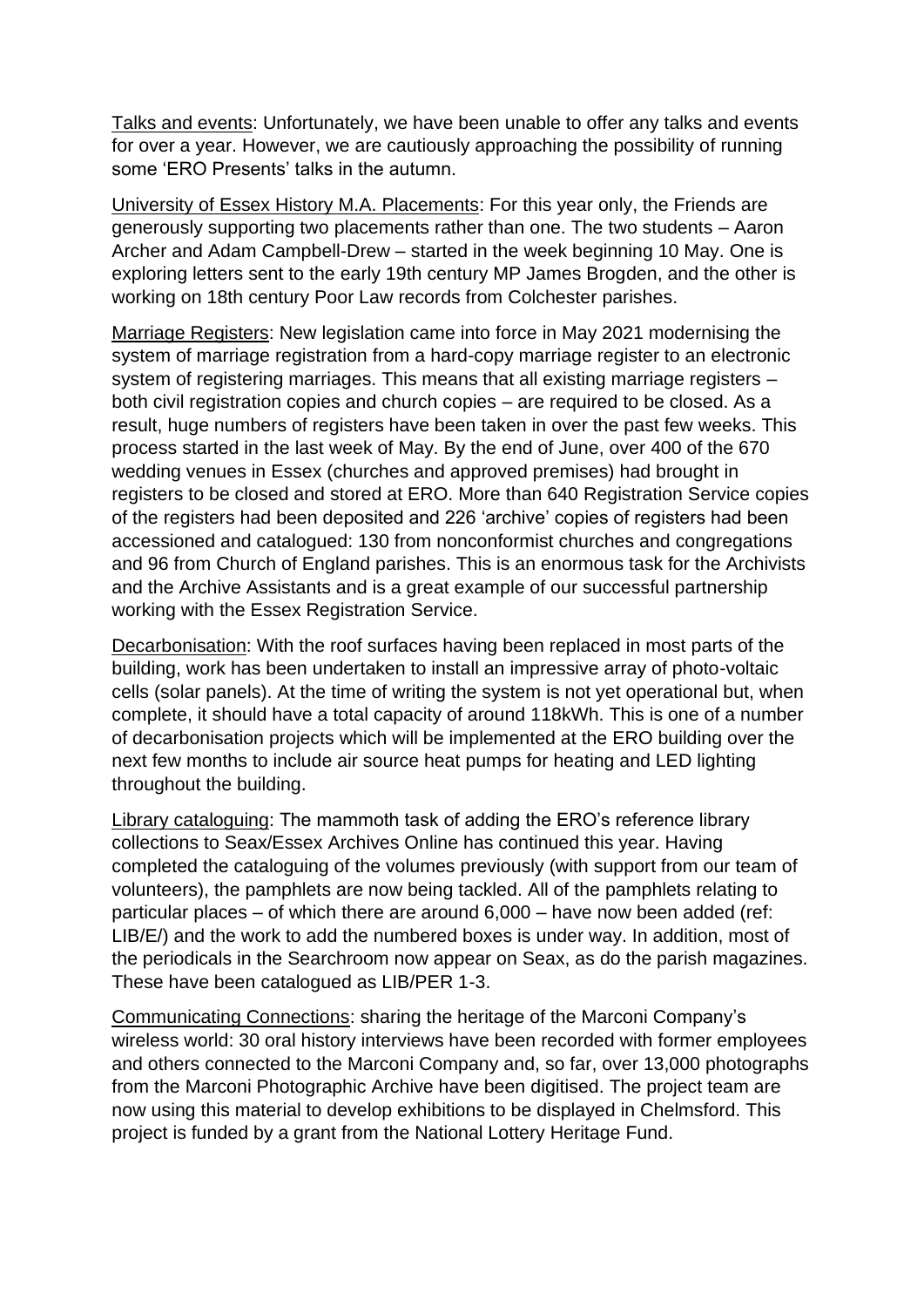Harlow Development Corporation archives: Work is progressing well on the cataloguing of the records of the Harlow Development Corporation. Hector Mir, who had worked as an archivist at ERO a couple of years ago on a short-term project, started work in December to catalogue this collection. A steering group including representatives from Harlow Museum and Harlow Arts Trust has been established to provide advice and volunteers from the museum are assisting with cataloguing some of the records. This project is funded by an Archives Revealed cataloguing grant from The National Archives.

Wellcome funding for ANTAM: The ANTAM network (Association of New Town Archives and Museums) has been successful in securing £415,000 from the Wellcome Trust to catalogue and conserve important new town collections. The network is supported by an Archives Revealed grant from The National Archives. The ERO is the lead institution for ANTAM (although West Sussex was the lead for the bid to the Wellcome Trust). ERO will receive £20,000 from the Wellcome Trust grant for conservation of Basildon Development Corporation records.

Kate Luard First World War Letters: Conservation repackaging has now been completed. Letters were removed from their envelope and unfolded, letters and envelopes were cleaned using a smoke sponge and then enclosed in polyester sleeves. Sleeves were then stored in archival quality box ring binders. 569 polyester sleeves and 7 box ring binders used. This work was made possible through donations from the Essex Society for Archaeology and History and the Western Front Association (Essex Branch).

Essex Ensembles Assembled: Digitisation of recordings by the Essex Youth Orchestra and the Colchester Youth Chamber Orchestra has been completed with the help of a grant from the Association of Recorded Sound Collections.

Artist-in-Residence: Chelmsford-based artist Elaine Tribley has created an Activity Pack aimed at Key Stage 1 & 2 school pupils. The activities are inspired by some of the thousands of photographs taken by the Marconi Photographic Unit and preserved at the ERO. These show the Company's factories and the products they produced, including examples of equipment installations from around the world. The photographs, dating from the 1890s to the 1980s, also include staff photographs and promotional material. The pack is being released to coincide with the British Science Festival being hosted in September 2021 by Anglia Ruskin University in Chelmsford. The pack contains ideas and activities covering the subjects of History, Geography, English, Art and Science. It will be available from the ERO website and will be promoted to schools in Chelmsford and across Essex. This project is supported by funding from Chelmsford City Council.

Resonance Collective ambient album: A Chelmsford-based collective of musicians and artists have created an album of digital music using recordings from the Essex Sound and Video Archive. The artists were given copies of selected recordings from the Sound Archive and each created individual tracks in response. As well as demonstrating that ERO holds collections which can be used in creative ways, the project will also raise awareness of ERO to new audiences. The album is due for release (on Bandcamp) on the 15th of July and ERO will be working with Resonance